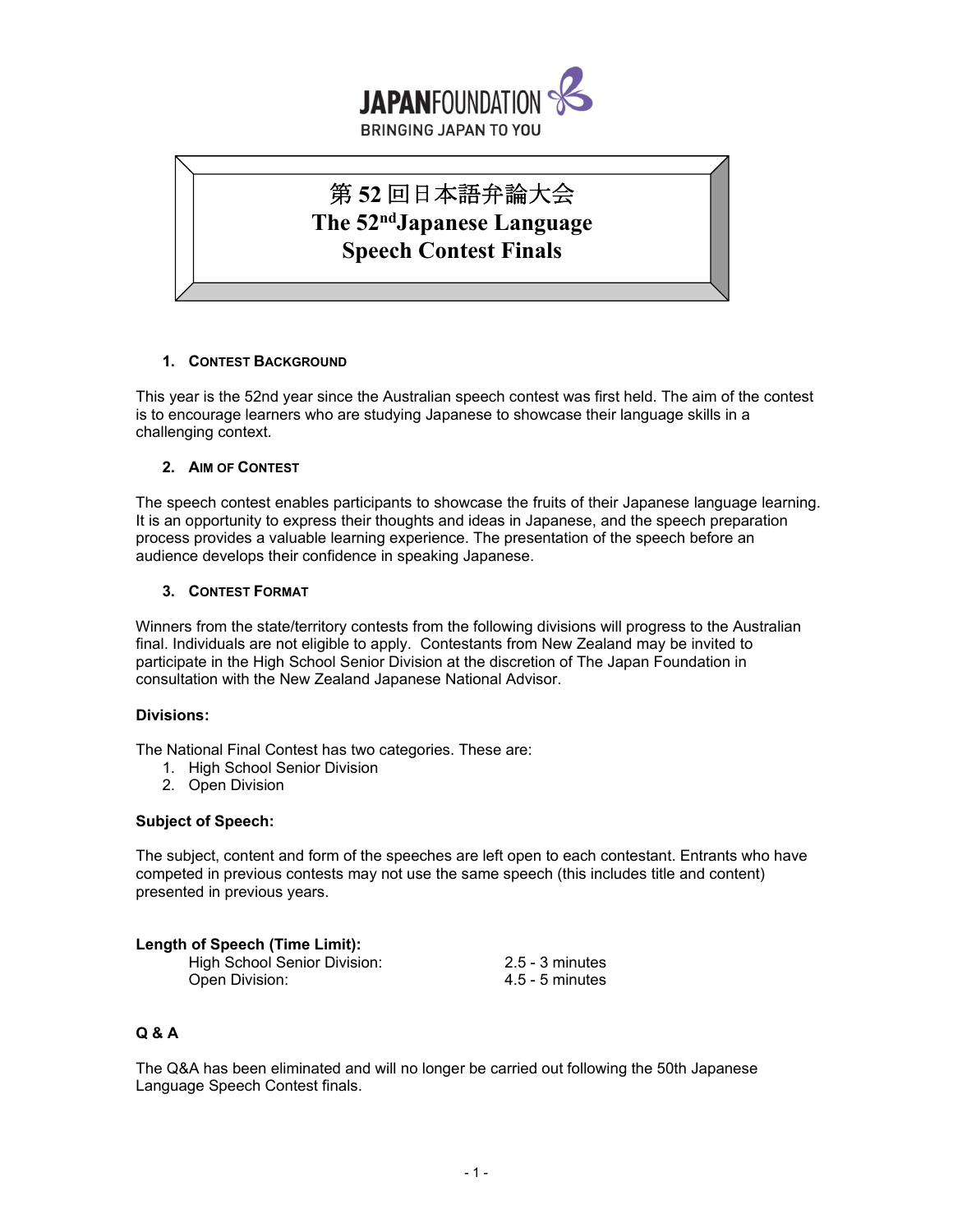

# **4. ELIGIBILITY**

# *High School Senior Division*

This Division is open to students in Year 11 and 12. Contestants must fulfil all the following conditions to be eligible for the High School Senior Division:

- **Contestant's background language is not Japanese**
- **Contestant may be studying Japanese as a Language other than English (LOTE)**
- **Contestant has not spent more than 24 months in Japan after reaching the Japanese** compulsory education starting age
- **Contestant has not completed more than 2 academic years of Japan's compulsory** education, either in Japan or at any Japanese school overseas
- **C** Contestant has not been the first prize winner of a previous Australian Japanese Language Speech Contest in this division

## *Open Division*

This Division is open to individuals' aged 17 or above who are no longer high school students. Contestants must fulfill all the following conditions to be eligible for the Open Division:

- **Contestant's background language is not Japanese**
- **Contestant may be studying Japanese as a Language other than English (LOTE) at a** tertiary institution or privately
- **Contestant has not spent more than 36 months in Japan after reaching the Japanese** compulsory education starting age
- **Contestant has not completed more than 2 academic years of Japan's compulsory** education, either in Japan or at any Japanese school overseas
- **C** Contestant has not been the first prize winner of a previous Australian Japanese Language Speech Contest in this division

\*The definition of 'background language' is based on the following by Australian Curriculum, Assessment and Reporting Authority (ACARA):

http://docs.acara.edu.au/resources/Languages - Shape of the Australian Curriculum new.pdf

<58 on Page 21> *states "Background language learners are those who may use the target language at home (not necessarily exclusively) and have knowledge of the target language to varying degrees (e.g. vocabulary, phonological accuracy, fluency, and readiness to use the language) and have a base for literacy development in that language."*